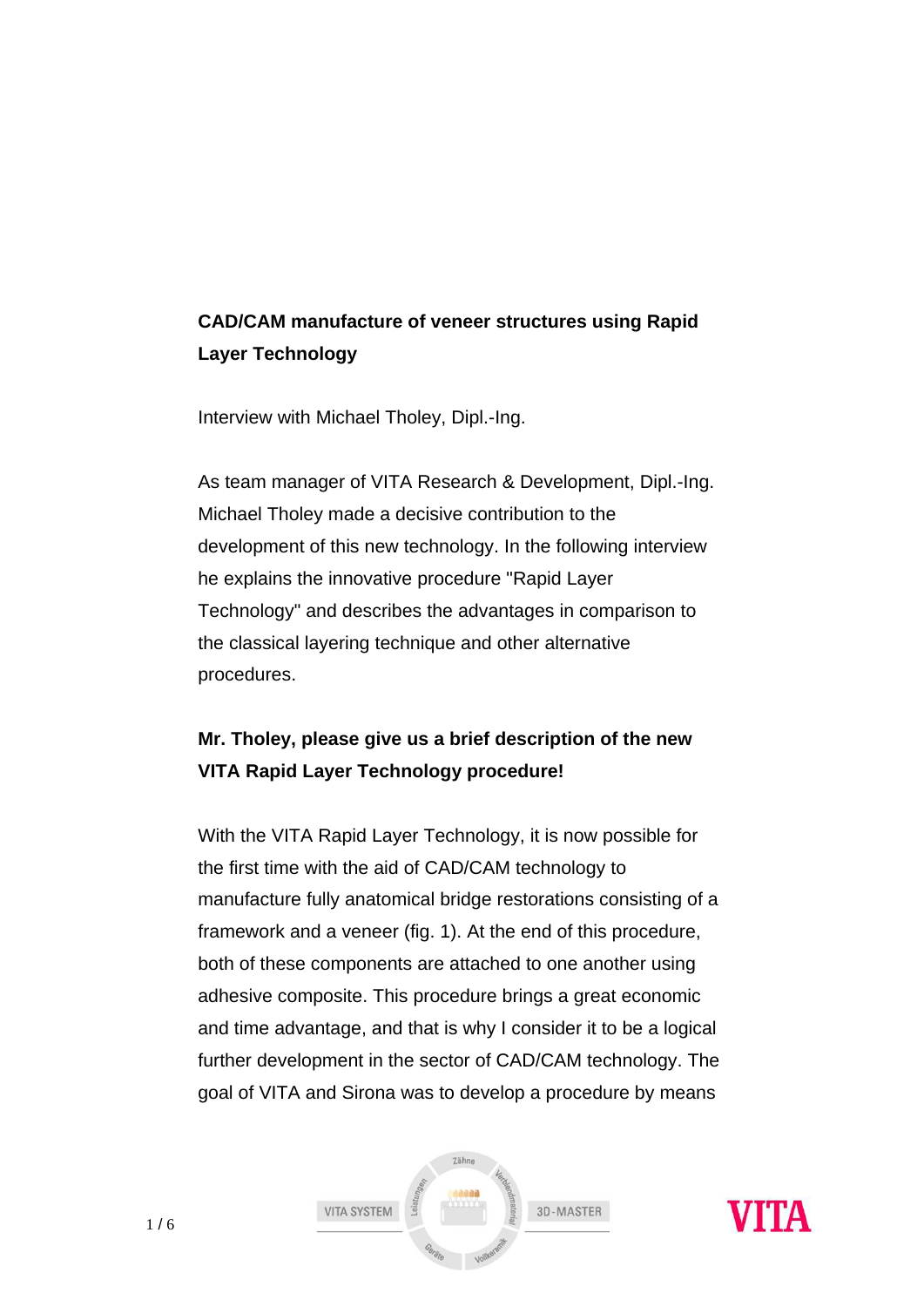of which the highly efficient manufacture of aesthetic bridge restorations with long term durability is possible.

# **In your opinion, what advantages does the VITA Rapid Layer Technology offer in comparison to the classical veneering of frameworks using the manual layering technique?**

The computer-aided procedure guarantees a clear time advantage over the classical layering technique, and what's more, the result is reproducible. Particularly in connection with the bioenergetic occlusal surface design, true-to-nature veneer structures can now be manufactured quickly and simply – not only by dental technicians. In addition to this, the bonding of framework and veneer with adhesive composite guarantees tension-free bonding. As a result, the monoceramic veneer structure made of VITABLOCS feldspar ceramic minimises the risk of chipping. Furthermore, the design data can be utilised directly for the manufacture of a temporary restoration.

# **What are the key differences of the VITA Rapid Layer Technology compared to other procedures for computeraided CAD/CAM veneering?**

One advantage has already been mentioned. Since the VITA Rapid Layer Technology requires no further firing, stresses within the veneer, such as can occur during the sintering of

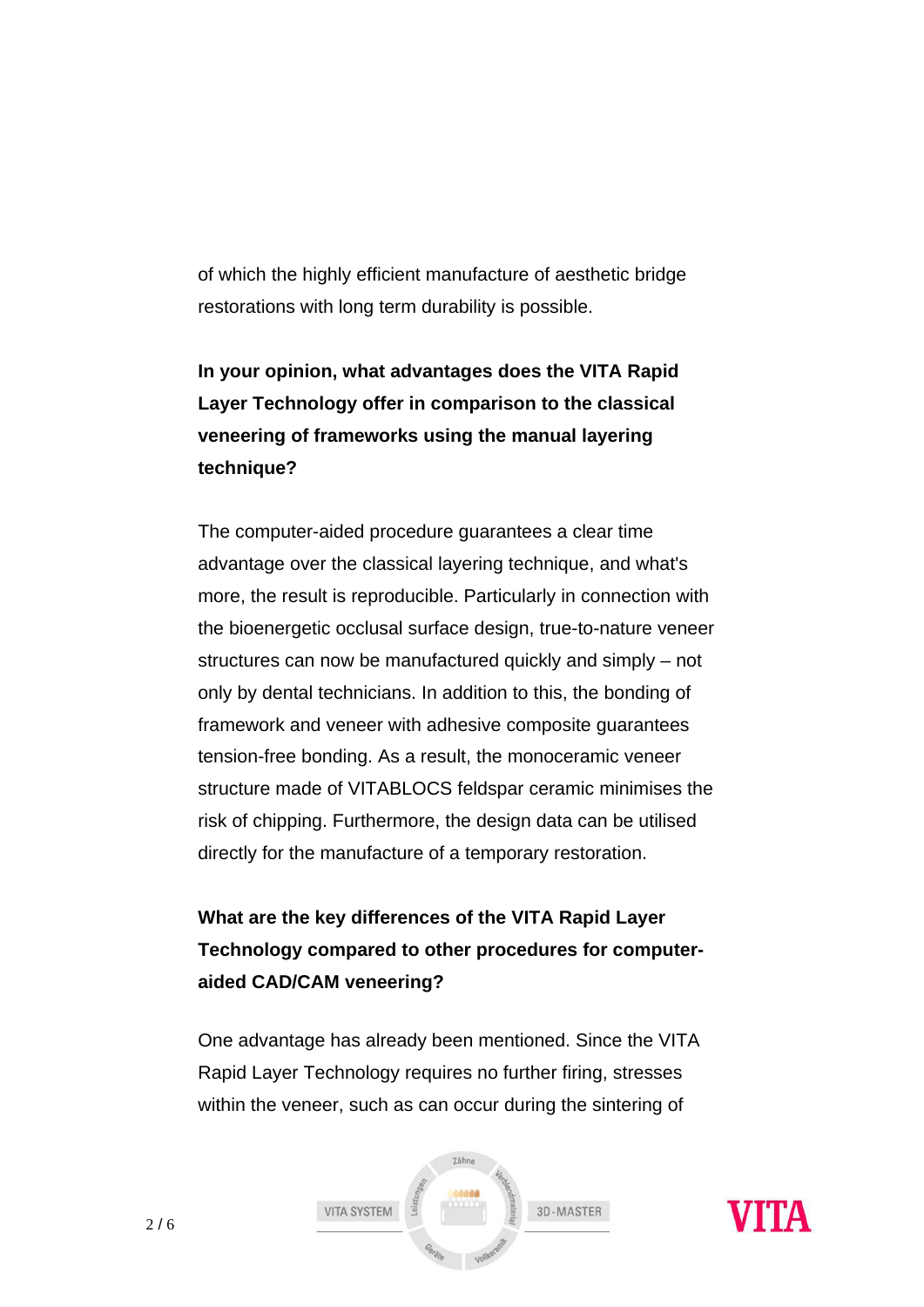veneers, can be avoided. A further advantage is that bonding with adhesive composite saves a great deal of time and is simple to put into practice (fig. 2). The adhesive technique is a familiar and well-established procedure – not only in the field of dentistry. In dental technology adhesive cementation is used primarily in the attachment technique.

**You made a decisive contribution to the development of this technology: What has been your personal experience to date with the computer-aided manufacture of framework and veneer structures?** 

The computer-aided manufacture of framework structures is already a long-established procedure. What is new is the CAD/CAM manufacture of veneer structures. In the comparison of classically veneered bridge restorations and the restorations manufactured by us for test purposes using VITA Rapid Layer Technology, we succeeded in achieving comparable results.

### **Are any study results available to you on the bonding of framework and veneer structures?**

There is no standardised test available on the bonding of allceramic restorations. In this case, I decided in favour of the shearing test. In this test, a veneer is fired to, or, as in the VITA Rapid Layer Technology, adhesively bonded to the substructure. My study results show that the veneers of both

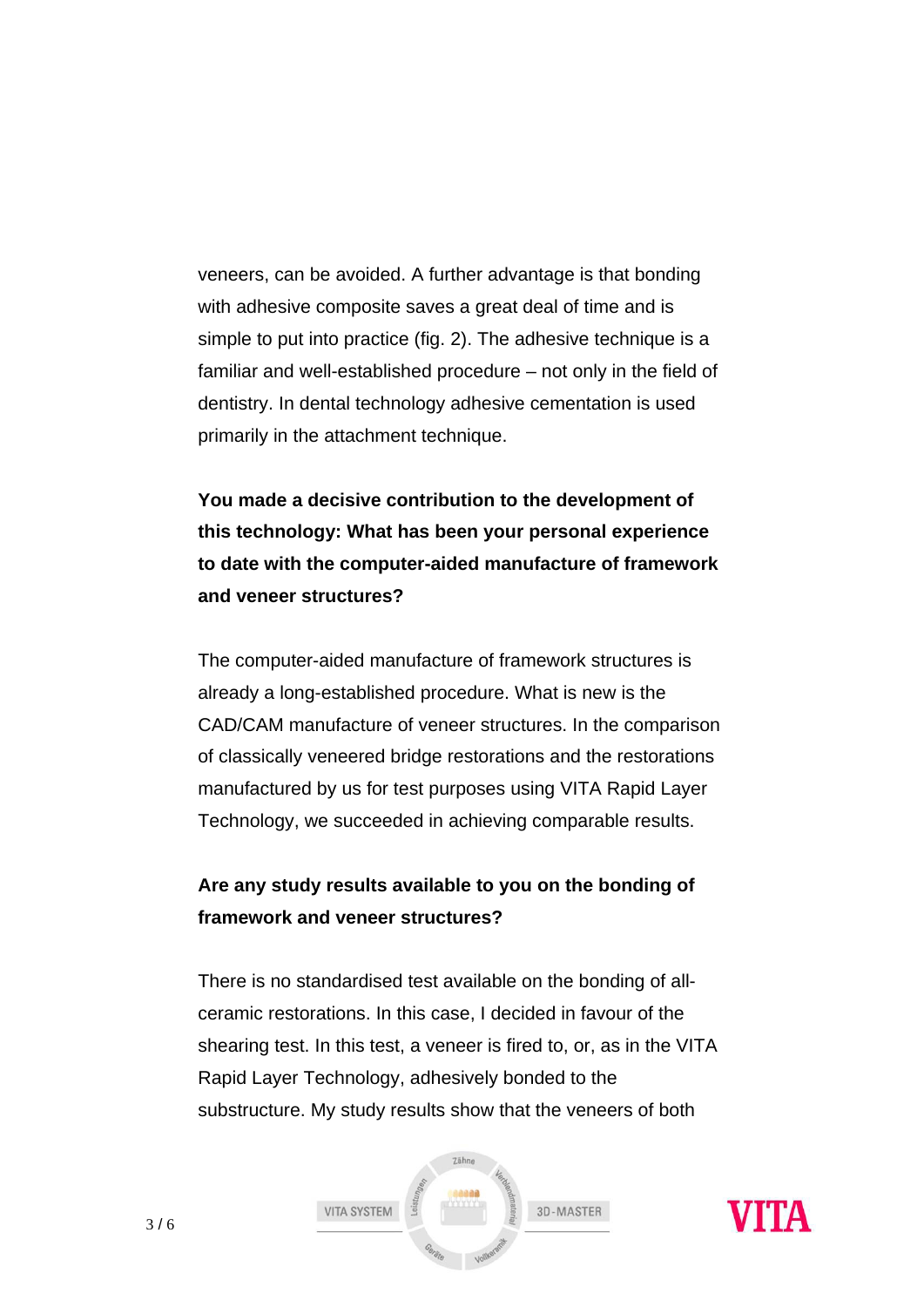metal ceramic and all-ceramic restorations demonstrate the same degree of strength as with restorations in the VITA Rapid Layer Technology.

## **For what indications does the use of the VITA Rapid Layer Technology make the most sense?**

I can recommend this technology to every CEREC / inLab MC XL user without exception. The manufacture is possible with the multilayer software module of the inLab 3D software from version 3.80 and upwards.

#### **Thank you very much for your time, Mr Tholey!**



Fig. 1: VITABLOCS TriLuxe forte for manufacturing the veneer structure with VITA Rapid Layer Technology.



Fig. 2: The simple joining of framework



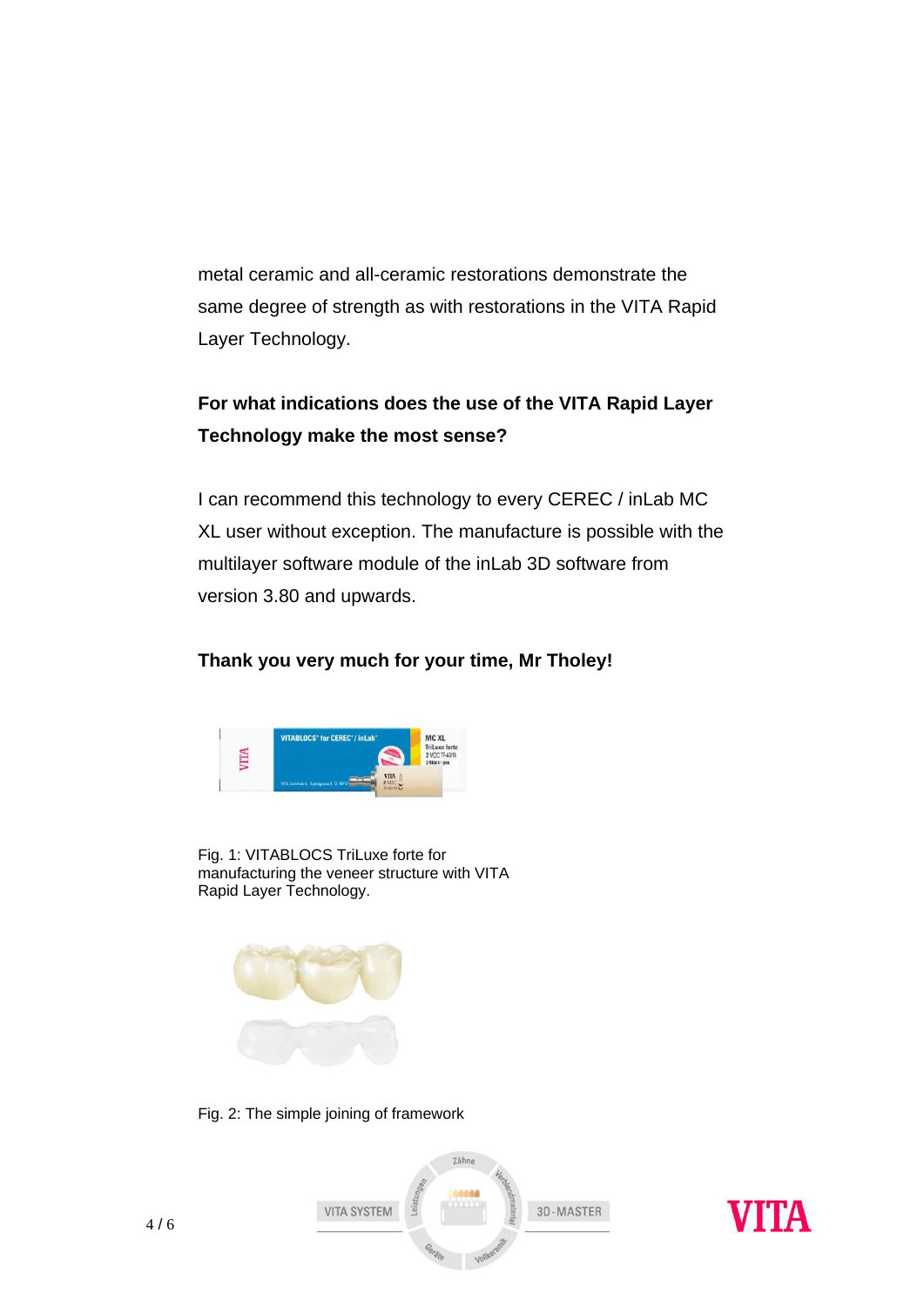to veneer by means of adhesive cementation.



Fig. 3: Dipl.-Ing. Michael Tholey

#### **VITA Zahnfabrik H. Rauter GmbH & Co. KG**

Headquartered in Bad Säckingen/Germany, VITA Zahnfabrik H. Rauter GmbH & Co. KG has been developing, producing and marketing innovative solutions for dental prosthetics according to consistently high quality standards for over 85 years, and has been known from the very beginning as a pioneer and worldwide trendsetter. The VITA shade standard, for instance, is recognised internationally in the dental branch as a shade reference system. Users in 120 different countries benefit from the comprehensive range of products and services provided by VITA Zahnfabrik. These include analogue and digital tooth shade determination systems, acrylic and ceramic teeth, veneering and framework materials for conventional and computer-aided manufacturing procedures, dental equipment

#### **Your contact person for PR matters**

 Arndt Lommerzheim Tel. + 49 (0) 7761 562 242 Fax + 49 (0) 7761 562 233 E-mail: [a.lommerzheim@vita-zahnfabrik.com](mailto:a.lommerzheim@vita-zahnfabrik.com) Internet: [www.vita-zahnfabrik.com](http://www.vita-zahnfabrik.com/)